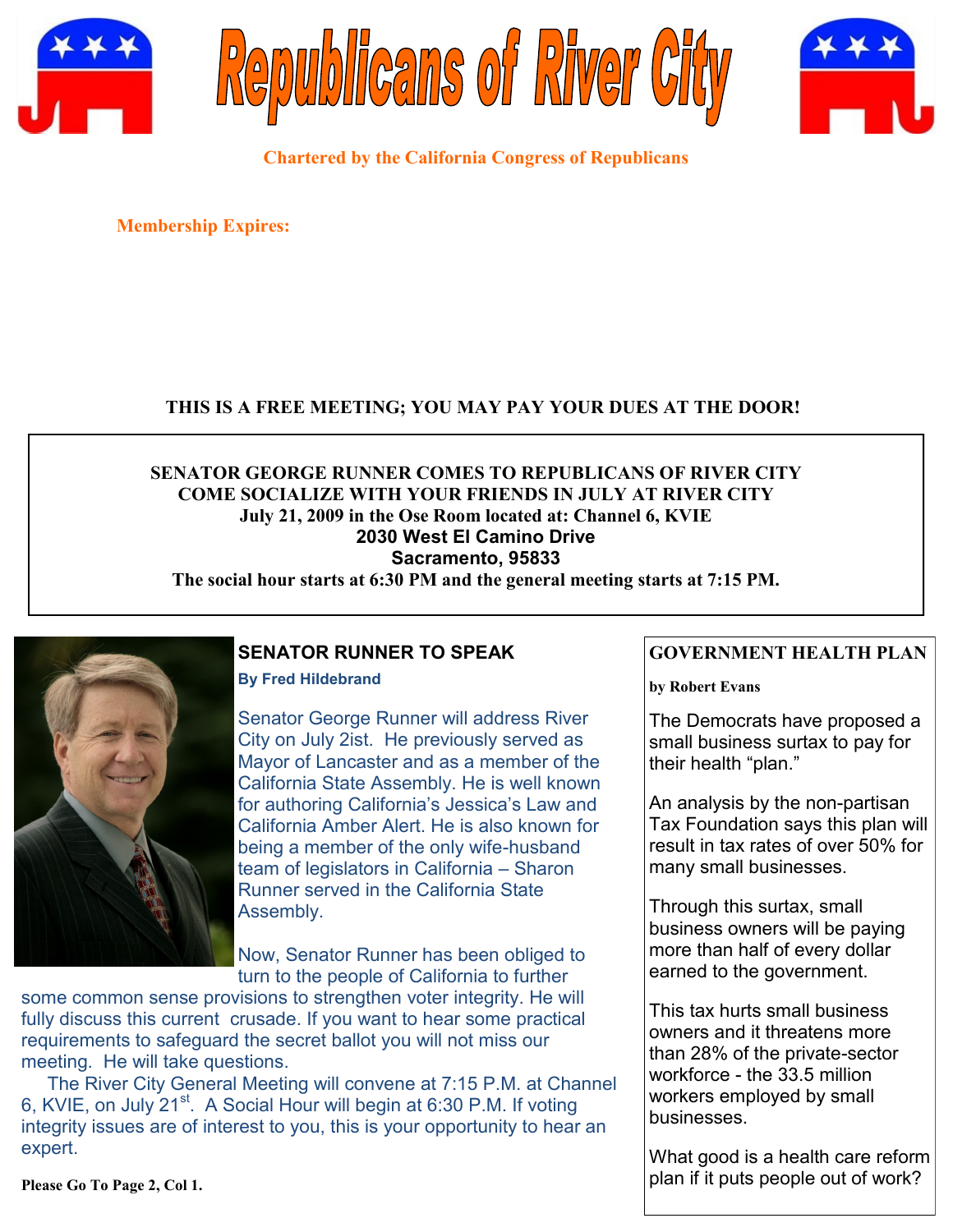# **SENATOR RUNNER (Cont.)**

George Runner was elected to the State Senate in 2004 after serving in the State Assembly and as Mayor of Lancaster.

Along with his wife, former Assemblywoman Sharon Runner, George Runner authored California's Jessica's Law creating one of the toughest and most comprehensive sex offender laws in the nation.

He also authored the well-known California Amber Alert, which has resulted in more than a hundred successful reunions of children with their parents.

Recently, Senator Runner introduced legislation that would strengthen the integrity of California's voting process by, among other provisions, requiring voters to show identification at voting polls. Unfortunately, the Democrat-controlled Legislature believes California's voting system is just fine as it opposed Runner"s common-sense measure.

But Runner, not a man to take no for an answer, is taking the voter integrity measure to the June 2010 primary ballot to let the people decide. Known as Vote: Secure And Fair Elections Act (Vote SAFE Act), the ballot initiative will do the following: Extend the time that an absentee ballot of a U.S. Armed Forces member who is stationed outside of the United States can be counted by the county Registrar of Voters. Vote SAFE would allow 15 days after Election Day.

Runner will spearhead a grassroots organization with volunteers from many of

**Page 2** same communities to begin and must exist, but I have California"s communities to begin gathering signatures in late June to qualify Vote SAFE for the ballot.

> In the meantime, people can visit the Vote SAFE website at www.VoteSAFEnow.com.



**BUDGET CRISIS FORCES US TO LOOK BEYOND GOVERNMENT SOLUTIONS**

**By Assemblyman Roger Niello**

#### California"s

budget situation is a shaky bridge with a weak foundation, distorted by structural deficit and buckling under ongoing obligations; just one crisis away from collapse. Enter the recent national financial meltdown.

Such was the backdrop as I sat through the testimony as a member of the Budget Conference Committee this past month. The writing should have been on the wall: deep cuts had to be made, priorities had to be set. Yet throughout the conference committee meetings, the conversation centered less on priorities, and more on "either government does it, or it doesn"t get done. Members of the conference committee were wringing their hands at the thought of having to make budget cuts and scaling back the size of government.

This budgetary crisis has provided us with an opportunity to help people understand that we don"t have to be so reliant on government. As this crisis has taught us, government can"t be all things to all people. Surely, certain obligations are the province of government and a

always insisted that the private sector must play a strong role in any real recovery.

Recently, I had the opportunity to attend a conference on workforce development where I met Barry Hathaway, CEO of the STRIDE Center, ([http://stridecenter.org/\)](http://stridecenter.org/) located in the SF Bay Area.

The STRIDE Center is a computer training center with a steady focus on employment. STRIDE focuses on the importance of the goal at the end; the job itself, not abstract skills, but what employers are asking for as a pre-requisite to employment. So often the State funnels money into programs that tend to keep people on a perpetual runway… never taking off, never translating their skills into a lasting career.

For this reason, the employmentcentric STRIDE Center model is compelling. It instills real skills for careers that are hiring right now. I left feeling optimistic about the ability of motivated community based organizations to help turn this economy around by training the jobless or underemployed for this new economy with good, high -paying jobs. Developing skill sets that not just anyone can do, providing real, transferable certificates. It is conceivable that organization such as STRIDE could connect with the State"s CalWORKS program to transition those who are down on their luck into sustaining, fulfilling employment.

Community based organizations like STRIDE prove that it doesn"t always have to be a choice between what government does and what is left undone.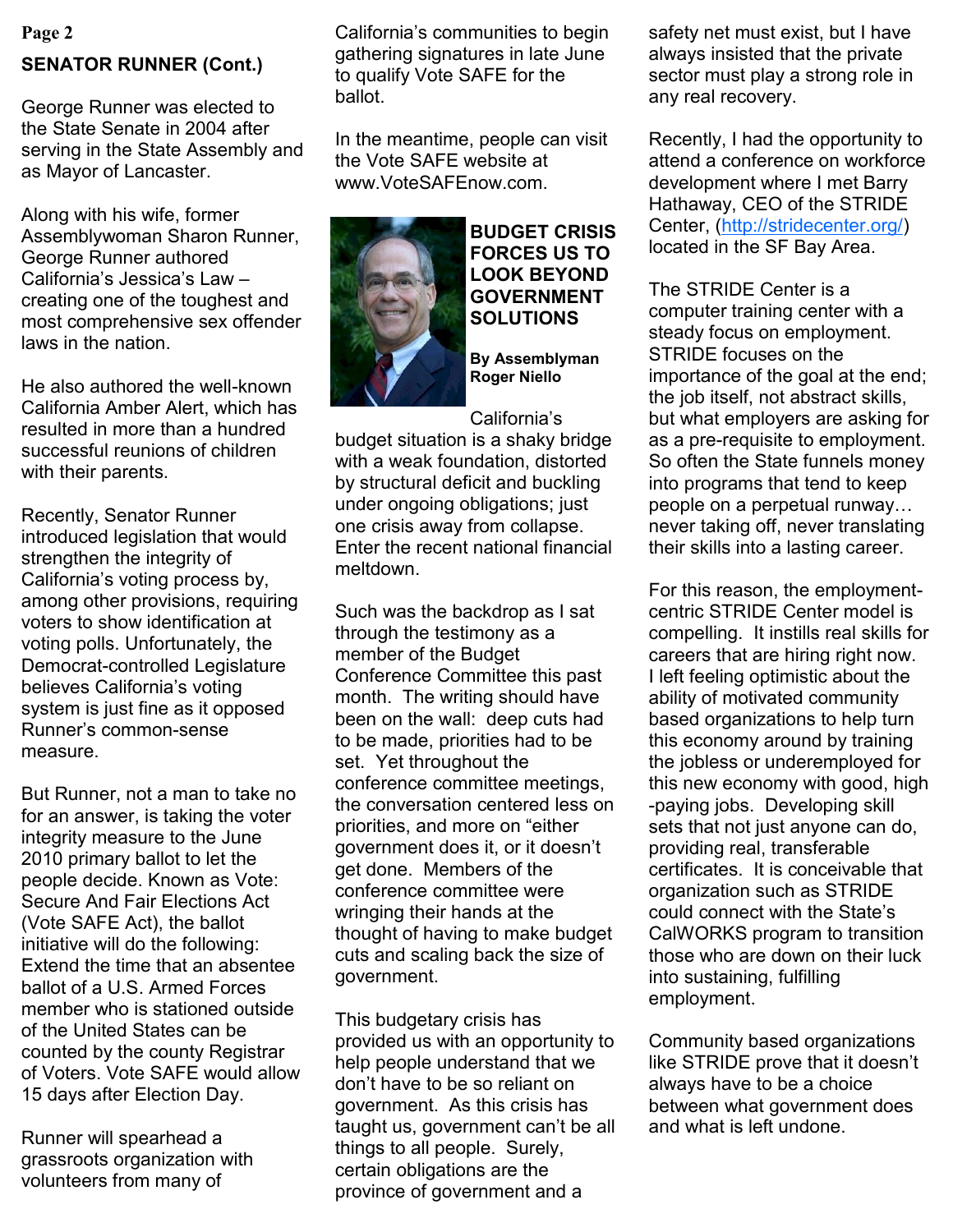**Page 3 IN MY OPINION:**

**by Chris Angle**

# **CALIFORNIA DREAMING**

Despite the fact that California has been forced to issue IOU"s to keep the lights on, it does not appear that certain factions have begun questioning or rethinking their views regarding the role of government and government spending. While California voters said 'no' to higher taxes in the special election held in May, these factions continue to pretend that the voters did not mean what they said (despite polls showing that the vast majority of Californians who did not bother to vote agreed with the outcome). While the Democrats have offered some spending cuts, they are still insisting on trying to paper over the underlying problem with tax increases, borrowing, and assorted accounting gimmicks. Meanwhile, Schwarzenegger and the Republicans are holding the line on spending and insisting that the Democrat-dominated legislature actually face-up to reality and do what needs to be done (i.e. balance the budget by cutting spending). The difficulty that Democrats are having engaging in what are effectively common sense fiscal practices is a testament to the dysfunction and fantasy world that some parts of the California political culture have become.

Over the past 40 years that the Democrats have dominated the legislature, California has gone from being a model for the country (with a world class public education system) to a poster child for dysfunction (with decaying infrastructure and one of the worst public education systems in the country). Furthermore, this breakdown has occurred at the same time that California has become one of the most heavily taxed states in the country. The fundamental reason for this seemingly contradictory outcome (heavy tax burden/subpar public services), is that certain center-left factions do not appear to understand that government spending/activity is not subject to competition and the efficiencyinducing impacts of it. Consequently, an increase in government spending on a specific activity does not necessarily lead to an improved level of public service, as the money can often be diverted into various pet projects or initiatives that don"t really add any value. While some government spending/regulation is necessary, many people forget that these activities play the same role that overhead expenses play for a business. Just as a business needs phone lines, electricity, computing power, etc. to effectively conduct the activities that eventually produce a good or a service, society needs roads, infrastructure, and a stable legal system to conduct commerce effectively. However, beyond some point, increased overhead spending no longer adds value to a business, and instead acts as a drag on profitability rather than helping the business to function more effectively. In California, the Democrats have

spent the better part of their time in power adding to "overhead expense". Not only have they taken productive resources that might have been used to expand the economy and diverted them into areas of questionable societal utility (such as allowing some public employees to retire at 55), but they have also allowed state government to effectively become little more than a mechanism whereby the public employee unions and other

special interests extract tax dollars from Californians and funnel them into their own bank accounts. The result has been a California public sector that has more labor protections, more job security, better health benefits, and more generous pension benefits than are available in the private sector, while at the same time producing sub-par public services.

Currently, Democrats appear to believe that requiring already highly-taxed Californians to pay more to protect public employees/ special interests from the effects of the current economic downturn is a viable and fair policy prescription. However, such a position can rather be seen as an indication that they have been in power for too long. While a society can always tolerate some unproductive economic activity, there comes a point at which moving additional resources into unproductive activity is no longer a viable choice. California"s public spending has been on an unsustainable path for a long time. California Democrats have yet to fully wake up to this reality.

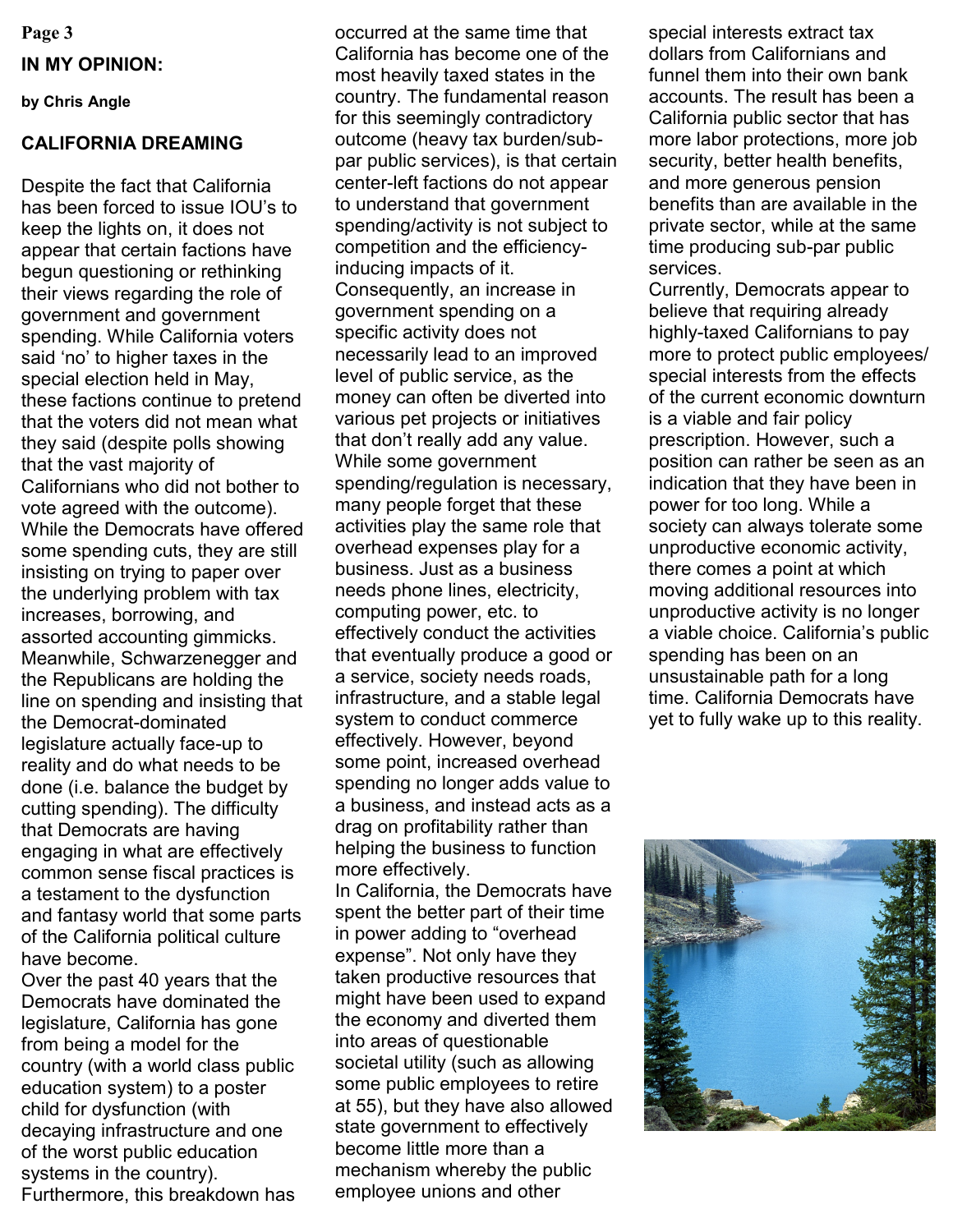**Page 4**



### **SENATOR DAVE COX CAPITOL REPORT**

As the Governor and legislative leaders continue to negotiate revisions

to the budget, the Senate took up a feel-good measure to help about 6 percent of gas stations that need regulatory relief to stay in business.

Assembly Bill 96 applies \$8 million to assist 120 gas stations, while over 2,000 stations actually need relief from the Air Resources Board requirement to change their nozzles.

The more comprehensive answer would have been to provide a one-year extension of the regulation.

Small businesses have not asked for financial help from our financially crippled state.

They are asking government to get out of the way so they can operate their businesses and keep their workers employed.

In spite of a bipartisan appeal to Members of the Senate, this measure passed after much lobbying by the Democrat leadership.

The measure now goes back to the Assembly for a final vote and is expected to move onto the Governor"s desk.

It is my hope that he rejects this inadequate bill and provides leadership for a more complete solution.



**TIPS** No matter what summertime activity you

these hot days can take a toll on you physically as well as present some hidden dangers. Here are some tips on how you can manage the heat and keep cool during the dog days of summer.

Heat illnesses occur when the body's cooling mechanism becomes overloaded so - slow down. Regardless of your activity level, drink more fluids - your body needs water to prevent dehydration and stay away from liquids that contain caffeine, alcohol, or large amounts of sugar. Limit your outdoor activity to morning or evening hours when it is cooler outside.

Remember that heat stroke is a life-threatening situation and can

# **Republicans of River City Board of Directors:**

Carl Burton, President Fred Hildebrand, Director Betty Axup, 1st Vice President Patty Hildebrand, Director Ed Gorre, 2nd Vice President Al Rogel, Director Cambria King, Membership Secretary Robert Evans, Treasurer Paul Green, Past President Chris Angle, Director Richard Eigenheer, Director Marian Higdon, Director

occur within 10-15 minutes of the first symptoms. Signs of heat stroke include: very high body temperature (above 103 degrees); hot, dry, red skin; no sweating; nausea; dizziness; confusion, disorientation, hallucinations; or loss of consciousness. Heat Stroke is a medical emergency - have someone call for immediate medical assistance while you begin cooling the victim. Get the person to a shaded area; cool him/her rapidly using whatever methods you can (immerse in a tub of cool water, place in a cold shower, spray with cool water from a garden hose); do not give fluids; if convulsions occur, keep the victim from injuring themselves; call the hospital emergency room for further instructions if medical assistance is delayed in responding.

## **DID YOU KNOW**

Did you know you can now pay your River City dues on line?

It's easy. Just set your computer browser to REPUBLICANS OF RIVER CITY, click on JOIN, and fill out the form. Then click on the SUBMIT button and fill in the credit card information.



Volume 2009, Issue 7 P. O. Box 1776 Carmichael, CA 95609-1776

Editor: Robert Evans Telephone 359-5741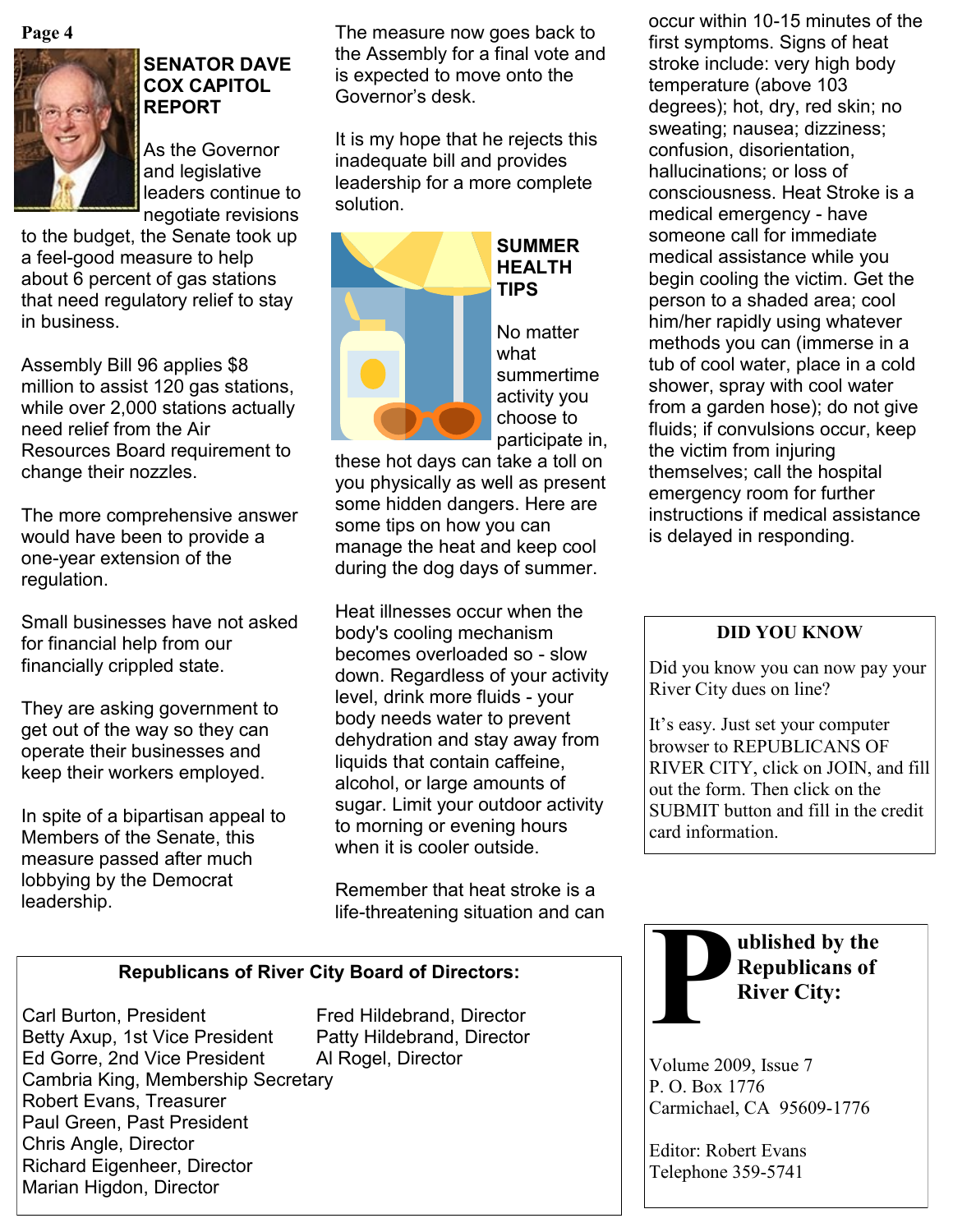

# **THE GOVERNOR'S CORNER**

**Calls Legislature into Prop 58 Special Session, Issues Executive Order to Arnold** Schwarzenegger Impose Three **Furloughs per Month**

Following the legislature's inability to pass a comprehensive solution to solve California's entire \$24.3 billion deficit, Governor Arnold Schwarzenegger proclaimed a fiscal emergency and called a Proposition 58 legislative special session to address this emergency. Additionally, the Governor exercised his executive authority to save cash for vital state functions and services by ordering three furlough days every month.

"Though the legislature failed to solve our budget problem yesterday, rest assured that solving the entire deficit remains my first and only priority, and I will not rest until we get it done. I will not be a part of pushing this crisis down the road - the road stops here," said Governor Schwarzenegger.

Yesterday, the Governor followed through on his promise to veto any budget bills sent to him by the legislature that failed to solve for the entire deficit. Furthermore, the Governor today announced that he will not sign any legislation until a solution for the entire budget deficit is in place.

Beginning July 10, DPA will direct state offices to be closed the first, second and third Friday of every month through June 2010. This will require state employees to take unpaid furloughs on those Fridays. For employees who work in critical positions that cannot be furloughed on this schedule, the furlough days can be used at another time. All state hospitals, prisons and other 24-hour care facilities will maintain normal hours of operation, as will the California Highway Patrol and CAL FIRE fire stations. A limited number of state offices also will remain open on these "furlough Fridays." A list of offices that will remain open is posted on the DPA website.

Under Proposition 58, the legislature has 45 days to pass and send a bill or bills to the Governor's desk addressing the state's budget crisis. If the 45 days pass and the legislature have not passed a bill or bills to address the problem, they cannot adjourn or act on other bills until the state's fiscal emergency is addressed. The Controller has said he will begin issuing IOUs instead of payments to state vendors tomorrow.

Just months after the Governor and state lawmakers came together in a bipartisan effort to solve a \$24 billion deficit, the worldwide economic slowdown produced a new multi-billion dollar deficit. To bring the budget back into balance, the Governor unveiled his May Revision budget proposal on May 14, 2009 including a mix of cuts, borrowing and other measures to solve the deficit. He further urged the legislature to take immediate action on the state's fiscal crisis when he addressed a joint session of the legislature on June 2, 2009, noting that even though the state would be forced to take unprecedented actions to bring the budget back into balance - the deficit would only get larger and the decisions more difficult as more time passed.

## **Page 5 KNOWLEDGE OF EVERYTHING** *CON***CLUSION** *KNOWLEDGE OF EVERYTHING*

#### **By Robert Evans**

The liquid inside young coconuts can be used as a substitute for blood plasma.

No piece of paper can be folded in half more than seven times.

Donkeys kill more people annually than plane crashes or shark attacks.

Oak trees do not produce acorns until they are fifty (50) years of age or older.

The first product to have a bar code was Wrigley's gum.

The King of Hearts is the only king without a moustache.

Venus is the only planet that rotates clockwise.

Apples, not caffeine, are more efficient at waking you up in the morning.

Most dust particles in your house are made from dead skin.

Walt Disney was afraid of mice.

Pearls melt in vinegar.

The first owner of the Marlboro Company died of lung cancer. So did the first Marlboro Man.

The three most valuable brand names on earth: Marlboro, Coca Cola, and Budweiser in that order.

It is possible to lead a cow upstairs but, not downstairs.

A duck's quack doesn't echo, and no one knows why.

So now you know (almost) everything!